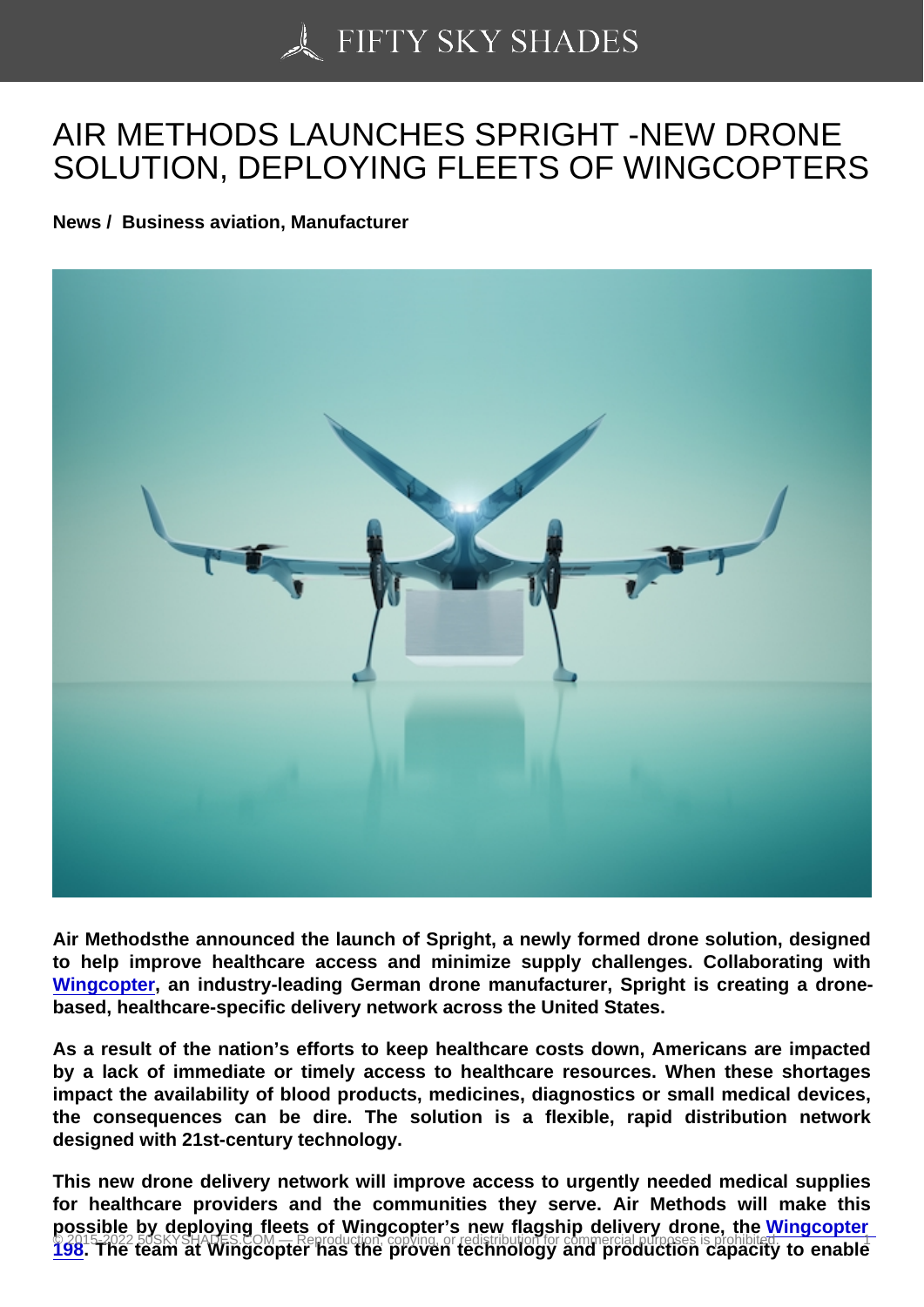more than 300 bases, serving hundreds of hospitals, across 48 states in predominantly in rural areas.

"The COVID-19 pandemic exacerbated some of the real challenges in our health care system creating an opportunity to find better solutions to extend access to healthcare, especially in rural America," said JaeLynn Williams, CEO of Air Methods . "That is why we are doing what Air Methods does best, taking to the skies, using the latest in technology and drone innovation, delivering hope and facilitating healing with speed and efficiency that was previously unimaginable. We see Spright serving a vastly underserved market and playing a huge role in a future full of better outcomes for everyone."

This fall, Spright will be kicking off this endeavor by partnering with Hutchinson Regional Medical System, in Hutchinson, Kan., for the launch of an initial pilot project using Wingcopter's delivery drones. This project will provide a proof of concept of how this new and exciting venture can provide needed relief and certainty for medical resources in rural America. Spright will provide additional details on this initial project as the deployment draws near.

The Wingcopter 198 is a state-of-the-art autonomous eVTOL delivery drone that enables safe, reliable, fast, and bi-directional medical deliveries. It is designed to provide maximum flexibility and ease of use in operations. The company's patented tilt-rotor technology allows for vertical take-off and [landing, while al](https://wingcopter.com/wingcopter-198)so enabling efficient forward flight over long ranges, thus eliminating the need for additional infrastructure. The drone has a range of up to 68 miles (110 kilometers), a maximum speed of 90 mph (145 kilometers per hour) and can carry a payload of up to 13 lbs. (6 kg). Therefore, the Wingcopter 198 is an excellent choice to make Spright's vision a reality.

"We are thrilled to team up with Air Methods to create a life-saving drone delivery network throughout the United States," saidTom Plümmer, Co-Founder and CEO of Wingcopter . "Our technology has been used globally to effectively deliver medical supplies, for example insulin in Ireland, children's vaccines in Vanuatu, emergency medication in Malawi, and just recently, blood samples in Germany. Our vision to 'save and improve lives' resonates perfectly with Air Methods' legacy of providing lifesaving care, combined with Spright's ambition to improve the quality of healthcare across the U.S. by deploying fleets of Wingcopters, and we are excited about scaling this together."

Today, Air Methods serves as the nation's largest and most experienced FAA Part 135 Operator. Combining this operational experience with Wingcopter's cutting-edge delivery drone technology gives Spright a unique ability and the resources to dramatically improve medical supply chains.